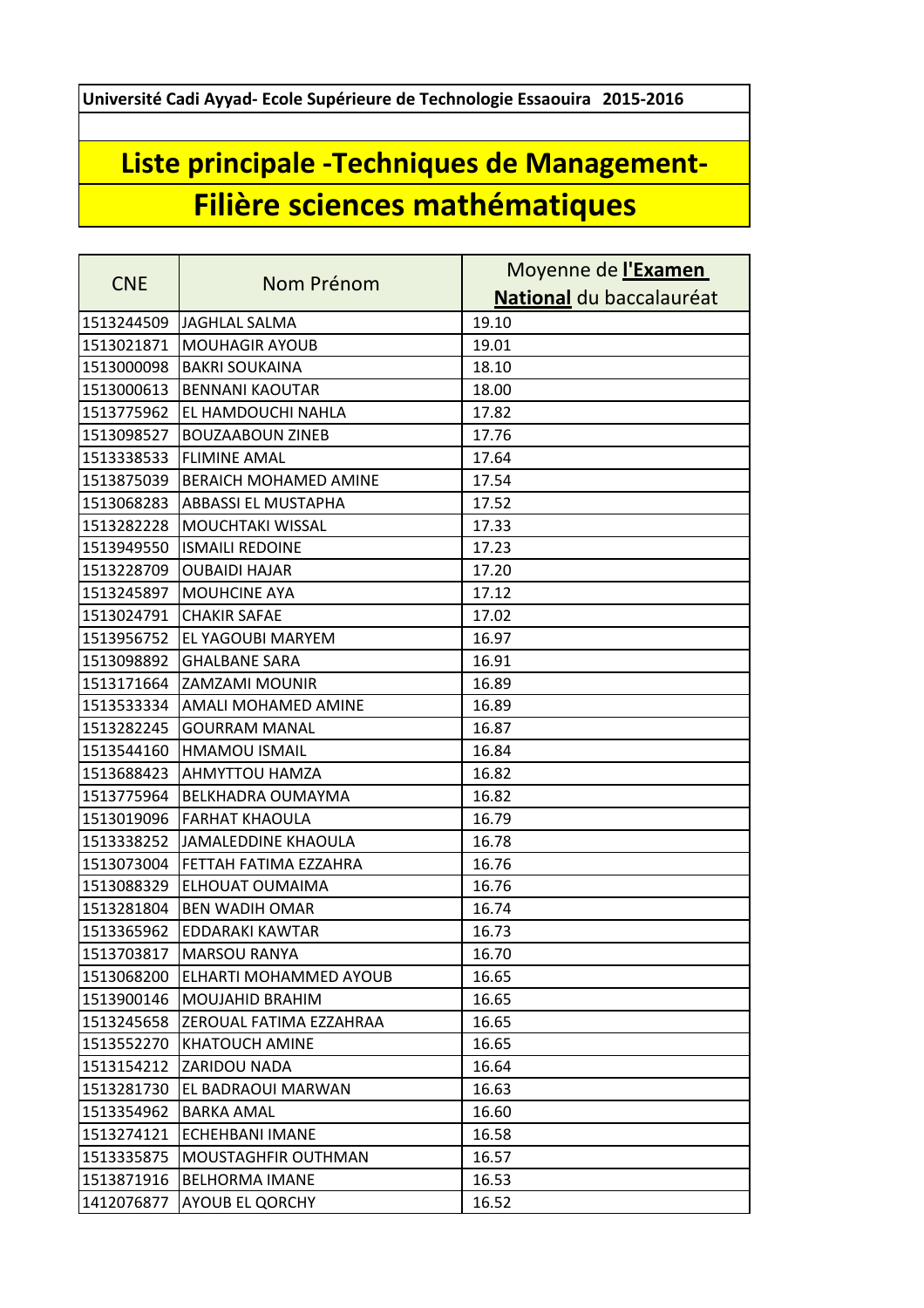| 1513776028 | SABRI ALAOUI SOUKAINA      | 16.50 |
|------------|----------------------------|-------|
| 1513080035 | <b>EL HOUSSAINI ISMAIL</b> | 16.47 |
| 1513098230 | BELAFQUIH MOHAMED HICHAM   | 16.42 |
| 1513777362 | <b>NCIR KHAOULA</b>        | 16.42 |
| 1513000159 | <b>AFQUIR KHALID</b>       | 16.40 |
| 1513024052 | SAFADI SOKAYNA             | 16.40 |
| 1513940809 | <b>AMHAOUCH YOUNES</b>     | 16.38 |
| 1513099976 | ALANSSARI MOHAMED ELAMINE  | 16.38 |
| 1513074471 | MENGAR MOHAMMED            | 16.37 |
| 1513040832 | <b>BOUKERKOUR SOUKAINA</b> | 16.35 |
| 1513094109 | <b>HOUSSAINI MOUAD</b>     | 16.35 |
| 1513954446 | <b>SIKOUKY MERYEM</b>      | 16.35 |
| 1513376778 | KHADLY ZAHRA               | 16.34 |
| 1513803839 | EL HAJJOUJI MOHAMED REDA   | 16.33 |
| 1513355784 | MAJDOULINA MAKBAL          | 16.30 |
| 1513101316 | <b>BELMEZOUAR MANAL</b>    | 16.29 |
| 1513089152 | ELMAJDOUBI HASSNA          | 16.29 |
| 1513252382 | DBILIJ OUMAYMA             | 16.28 |
| 1513290245 | EL OMRANI ILHAM            | 16.26 |
| 1513340878 | <b>REBII SARA</b>          | 16.26 |
| 1513245863 | LEMGENDEZ WAFAE            | 16.24 |
| 1513032661 | ASSAFI ISSAM               | 16.23 |
| 1513114321 | <b>AMIR JAMAL</b>          | 16.21 |
| 1513419222 | MAHFOUD CHAYMAA            | 16.21 |
| 1513014971 | ADELLAL ISMAIL             | 16.19 |
| 1513003819 | <b>OULMOUDEN HAMZA</b>     | 16.14 |
| 1513109793 | AIT RRAMI HANAE            | 16.14 |
| 1513005912 | <b>MAJJI ANASS</b>         | 16.11 |
| 1513947292 | EL JABRI CHAYMAE           | 16.07 |
| 1513244435 | <b>DARIHEM BADR EDDINE</b> | 16.02 |
| 1513245693 | <b>ELLAHIA FAISSEL</b>     | 16.01 |
| 1513532225 | <b>ZEGRAOUI HIBA</b>       | 16.00 |
| 1513228888 | <b>BEKRINE IMANE</b>       | 15.99 |
| 1513244525 | MIRANI CHAYMAA             | 15.98 |
| 1513956108 | <b>BERNOUSSI SIHAM</b>     | 15.98 |
| 1513279048 | <b>MOUKHTARI MARIEM</b>    | 15.96 |
| 1513352053 | <b>TOUFIK YOUNESS</b>      | 15.96 |
| 1513066707 | ELAARFAOUI SANAE           | 15.95 |
| 1513026949 | EL KHOU MARIAM             | 15.95 |
| 1513551678 | <b>TOUGHZAOUI YASSINE</b>  | 15.95 |
| 1513107872 | <b>ELALAM SOUFIANE</b>     | 15.93 |
| 1511958137 | <b>ISMAILI OTHMANE</b>     | 15.92 |
| 1513068216 | RHALI SANAE                | 15.92 |
| 1513340753 | KASSIMI ALAOUI MEHDI       | 15.90 |
| 1513101329 | <b>ABBAY HIBA</b>          | 15.89 |
| 1513000683 | <b>SALHI ANAS</b>          | 15.87 |
| 1513074433 | NACIRI BENSAGHIR MOHAMMED  | 15.86 |
| 1513111676 | <b>BAHRI ANASS</b>         | 15.85 |
| 1513078471 | <b>FADILI AHLAM</b>        | 15.84 |
| 1513552695 | <b>RCHOUK KAWTAR</b>       | 15.83 |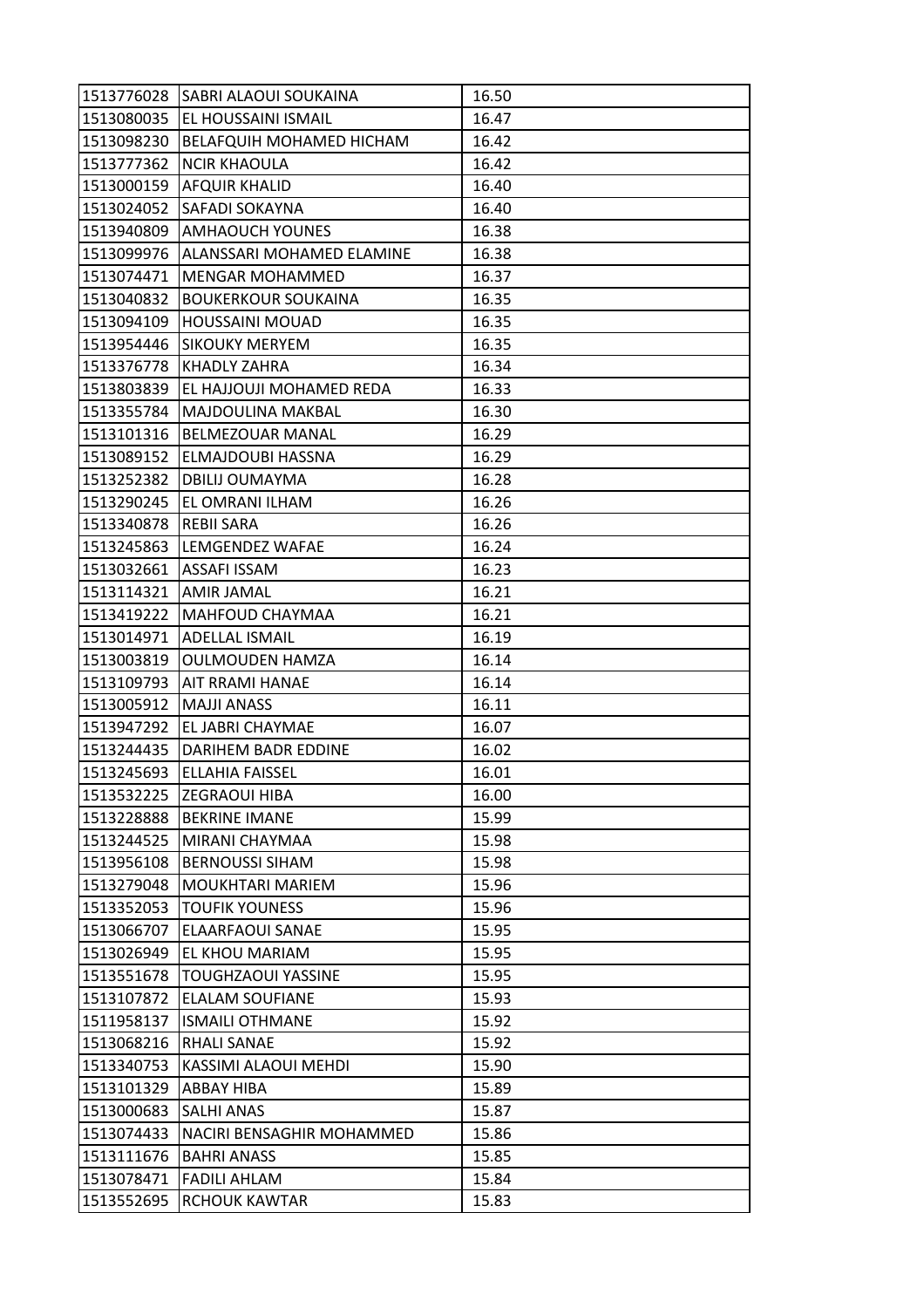|            | 1513084505  EL HSSANI SALAHEDDINE    | 15.82 |
|------------|--------------------------------------|-------|
|            | 1513174092 ELMAHBOUBI FATIMA EZZAHRA | 15.82 |
| 1513231808 | <b>CHRICHI BRAHIM</b>                | 15.82 |
| 1513282237 | <b>MAKHROUTE EL MEHDI</b>            | 15.82 |
| 1513244455 | <b>SABER HAMZA</b>                   | 15.79 |
| 1513098545 | <b>BENKIRAN INSSAF</b>               | 15.79 |
| 1513100090 | <b>ABDOULLAH OTHMANE</b>             | 15.78 |
| 1513379382 | <b>MOUGAA NOUHAILA</b>               | 15.76 |
| 1513342532 | <b>BOUTZATE ZOUHAIR</b>              | 15.74 |
| 1513871994 | KADAOUI CHAIMAE                      | 15.72 |
| 1513358887 | EL GAOUR LAMIAA                      | 15.70 |
| 1513380613 | <b>EL KOUASS SALMA</b>               | 15.70 |
| 1513379028 | <b>IZAIRI IMANE</b>                  | 15.68 |
| 1513936557 | <b>ZEGWAGH AYOUB</b>                 | 15.68 |
| 1513111663 | <b>EDDAHBI HASSAN</b>                | 15.67 |
| 1513282617 | <b>ENNATIJI SOUKAINA</b>             | 15.67 |
|            | 1513526492 ERREGUI HAFSA             | 15.67 |
| 1513245656 | <b>JEROUANE CHAIMAA</b>              | 15.65 |
| 1513280060 | JANNATE FATIMA EZZAHRA               | 15.64 |
| 1513284106 | <b>HARRADA NAJOUA</b>                | 15.64 |
| 1513228827 | <b>ZIFOUTI FATIMA EZZAHRA</b>        | 15.61 |
| 1513226072 | <b>KALMOUNI LOTFI</b>                | 15.58 |
| 1513522080 | <b>ABOUZAID LAILA</b>                | 15.58 |
| 1513111630 | <b>RAFIKY ACHRAF</b>                 | 15.53 |
| 1513074519 | <b>BELHABCHIA NABILA</b>             | 15.52 |
| 1513171443 | MOUAYANI MANAL                       | 15.52 |
| 1513282256 | BERROUG MOHAMED AMINE                | 15.52 |
| 1513702687 | LOUKILI LAILA                        | 15.49 |
| 1513099363 | EL MAHFOUDI SALMA                    | 15.48 |
| 1513077451 | <b>CHAKORI SAMI</b>                  | 15.47 |
| 1513081564 | ITAISSA AMINA                        | 15.47 |
| 1513018332 | <b>NAJIM FATIHA</b>                  | 15.45 |
| 1513098903 | <b>ANMILI BTISSAM</b>                | 15.45 |
| 1513106041 | SHIMI HAFSA                          | 15.42 |
| 1513024910 | AIT HASSI SEKAINA                    | 15.41 |
| 1513241812 | <b>BOUZEKRI HAJAR</b>                | 15.40 |
| 1513226045 | EL GHALI KHADIJA                     | 15.35 |
| 1513094535 | <b>KIBBA TAOUFIK</b>                 | 15.34 |
| 1513149737 | <b>BENAHNIA MARWA</b>                | 15.33 |
| 1513171520 | EL ATBAOUI SIHAM                     | 15.33 |
| 1513070158 | AIT BEN KHADDA ZAKARIA               | 15.32 |
| 1513160486 | ETTABAI HIND                         | 15.32 |
| 1513016334 | SADOQ FATIMA EZZAHRA                 | 15.30 |
| 1513091648 | LAAOUINA ANAS                        | 15.30 |
| 1513227813 | EL MALAKI HAMZA                      | 15.29 |
| 1513383346 | <b>FARAJ MAROUANE</b>                | 15.23 |
| 1513282222 | <b>BENTOUILA HIND</b>                | 15.22 |
| 1513029184 | <b>ICHOU EL MAHDI</b>                | 15.21 |
| 1513030941 | <b>ATANANE AYOUB</b>                 | 15.21 |
| 1513055061 | <b>AKMACH ELGHALIA</b>               | 15.20 |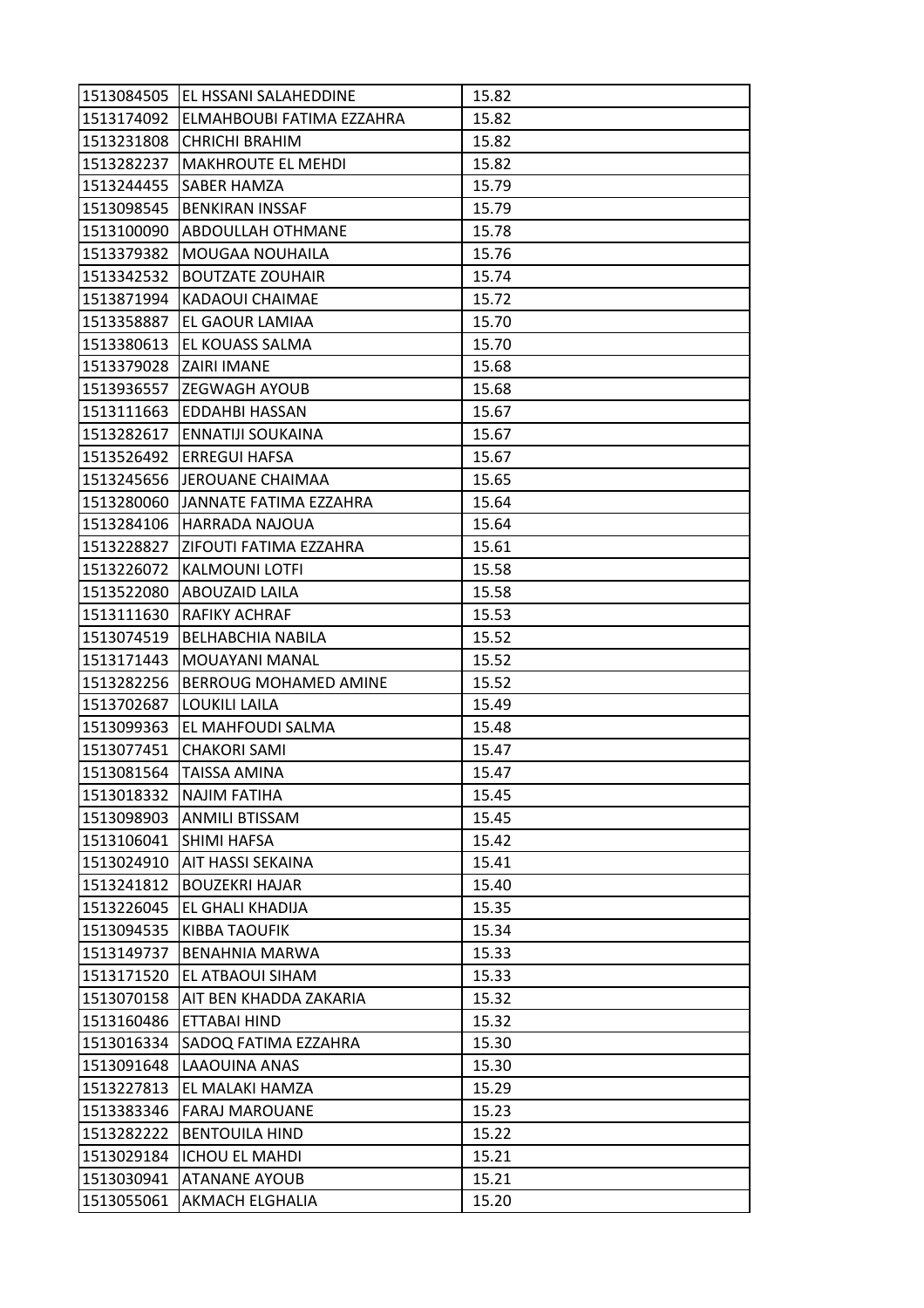| 1513231555 | OTMANI AYMAN                  | 15.18 |
|------------|-------------------------------|-------|
| 1513282450 | <b>GARMES CHAIMAE</b>         | 15.17 |
| 1513077459 | BENTOUHAMI ZAYNAB             | 15.15 |
| 1513946171 | KBIRI ALAOUI HAJAR            | 15.15 |
| 1513016516 | <b>BASTAM AHMED</b>           | 15.14 |
| 1513245703 | LAYOUNE HAFSSA                | 15.14 |
| 1513846313 | <b>OUAALI IMANE</b>           | 15.14 |
| 1513369806 | <b>BOUIRDI ANASS</b>          | 15.14 |
| 1513101403 | <b>AIT SEGHIR ISMAIL</b>      | 15.12 |
| 1513030332 | <b>RAYSS MOHAMED</b>          | 15.11 |
|            | 1513055002 ZAMD AHMED         | 15.11 |
| 1513245652 | <b>QANOUNE IMANE</b>          | 15.11 |
| 1412085911 | <b>MOHAMMED ISMAIL ETTABI</b> | 15.09 |
| 1513171598 | <b>AIT EL ALOUIA ALI</b>      | 15.09 |
| 1513536713 | EL GHALABI KARIMA             | 15.08 |
| 1513242589 | <b>IDLHADJ ZA NA</b>          | 15.07 |
| 1513031276 | ASKIL HANANE                  | 15.04 |
| 1513244630 | ROUDANI MERIEM                | 15.03 |
| 1412253883 | <b>AYOUB BOUHRIDE</b>         | 15.02 |
| 1513080080 | <b>ZAHLANE YAHYA</b>          | 15.02 |
| 1513050336 | RAJID OUMAIMA                 | 14.95 |
| 1513346621 | <b>ENNAMIRI RIDA</b>          | 14.95 |
| 1513870309 | <b>ZOUGHAGH MOHAMMED</b>      | 14.95 |
| 1412403361 | AHMIRI ZAINAB                 | 14.93 |
| 1513250146 | EHLALI IDRISS                 | 14.92 |
| 1513378388 | <b>MOTYA KAWTAR</b>           | 14.91 |
| 1513954173 | <b>SGHIOUAR MOHAMED</b>       | 14.91 |
| 1411037219 | <b>IKRAM FIKHI</b>            | 14.88 |
| 1513240513 | <b>TRINGA SAFAA</b>           | 14.88 |
| 1513282311 | ELMTAKHAM ACHRAF              | 14.87 |
| 1513154221 | <b>KAROUL AYOUB</b>           | 14.87 |
| 1513074301 | <b>BADDAZ FATMA</b>           | 14.86 |
| 1513100015 | <b>BENNASSER ADIL</b>         | 14.85 |
| 1513380109 | EL KHATTABI WAFAA             | 14.84 |
| 1513012836 | EL KARIMI RIM                 | 14.83 |
| 1513033258 | DAOUDI HAMZA                  | 14.83 |
| 1513074530 | NABOULSI IMAD                 | 14.83 |
| 1513087427 | <b>BORQANE ITIMAD</b>         | 14.83 |
| 1513318292 | <b>MAN OURI IKRAM</b>         | 14.83 |
| 1513522077 | <b>ABID SALMA</b>             | 14.83 |
| 1513328497 | <b>HAMMOUCHA AYOUB</b>        | 14.80 |
| 1513023407 | LAGOUMIRI SOKAYNA             | 14.79 |
| 1513944486 | HASNI ALAOUI TAHA             | 14.75 |
| 1513036169 | ELFADILY MOHAMED              | 14.73 |
| 1513020944 | <b>MELLOULI HALA</b>          | 14.71 |
| 1513279934 | EL ASALI IMANE                | 14.71 |
| 1513358574 | <b>ELKHADIMI MOHCINE</b>      | 14.71 |
| 1513111659 | ENNECHTA SALMA                | 14.70 |
| 1513099990 | KHALIL MOHAMED YOUSSEF        | 14.69 |
| 1513040831 | AIT BOUAAZA MOHAMED           | 14.68 |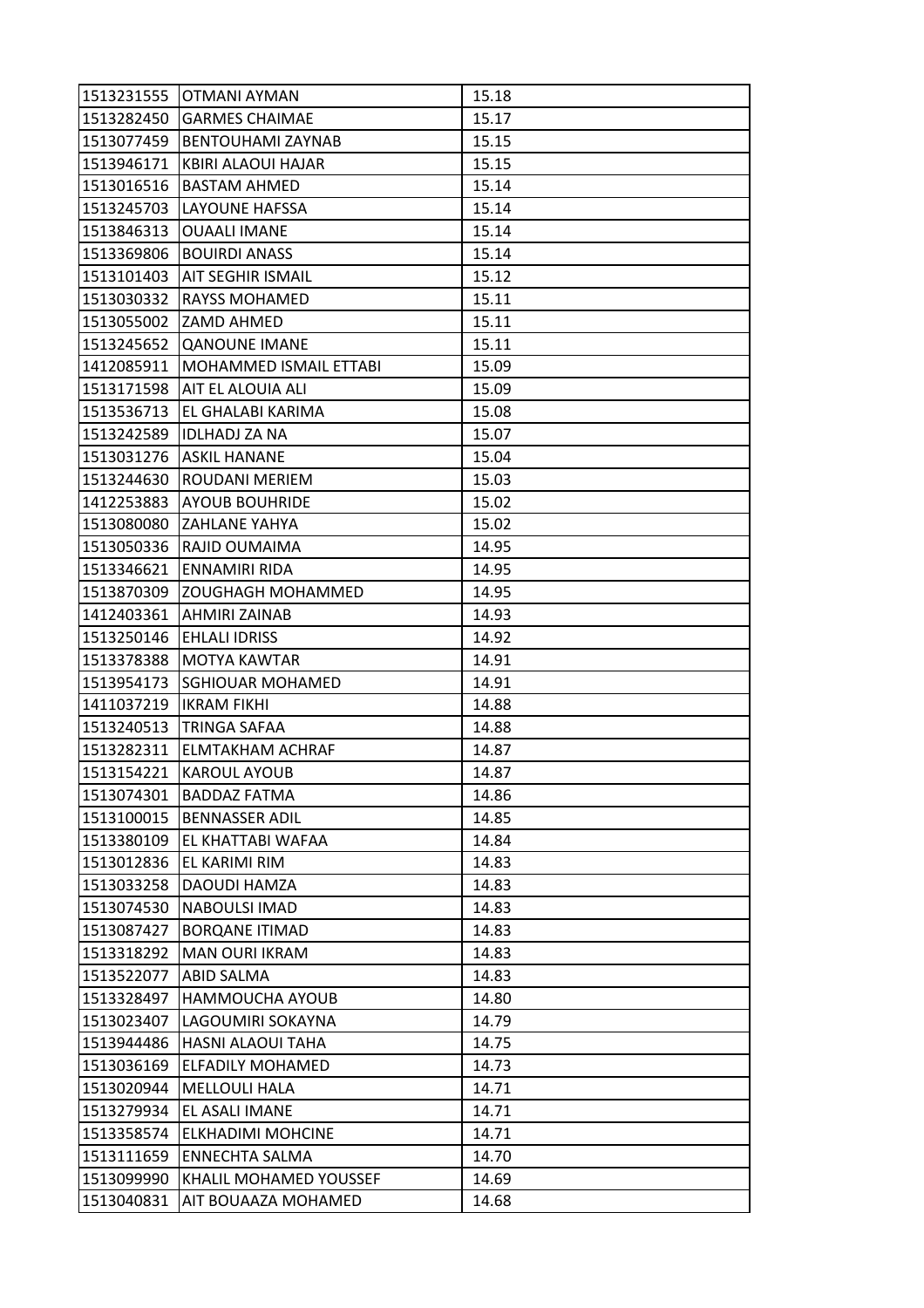| 1513346494 | <b>TALHA SALAH EDDINE</b>       | 14.68 |
|------------|---------------------------------|-------|
| 1513000348 | <b>EL GHEMMAZ MARWA</b>         | 14.66 |
| 1513181070 | ARIOUA KHADIJA                  | 14.66 |
| 1513342523 | EL MAMOUNI ANAS                 | 14.65 |
| 1513008461 | <b>MOUMNI HAJAR</b>             | 14.62 |
| 1513074456 | RHAZOUANI ANAS                  | 14.62 |
| 1513285336 | <b>MOUKRIM YASSINE</b>          | 14.62 |
| 1513551459 | <b>BELHAOUATE MAROUANE</b>      | 14.61 |
| 1513055779 | <b>ELARFAOUY SOUKAINA</b>       | 14.59 |
| 1513245715 | <b>MONADI BADR</b>              | 14.59 |
| 1512384716 | <b>ENNAIM KHAOULA</b>           | 14.58 |
| 1513006340 | <b>ZAHI NIZAR</b>               | 14.57 |
| 1513101432 | SLIMATI TAHA                    | 14.55 |
| 1513108955 | MOUATTA MAHDI                   | 14.53 |
| 1513390099 | <b>AZHAR ROUKAYA</b>            | 14.53 |
|            | 1513093179 ZBIDA NOUREDDINE     | 14.52 |
| 1513244403 | ANTARI OUMAIMA                  | 14.52 |
| 1513231404 | ABOULFARAJ CHOROUQ              | 14.51 |
| 1513018753 | M HAMDI REQIA                   | 14.50 |
| 1513033211 | AIT BOUKNARI RACHID             | 14.50 |
| 1513291973 | BOUSSELHAM FATIMA ZAHRA         | 14.48 |
| 1513250169 | LASRI MOHAMMED                  | 14.46 |
| 1513015014 | <b>SMOUD YOUSSEF</b>            | 14.46 |
| 1513321928 | KAZI OUMAIMA                    | 14.45 |
| 1513245894 | <b>GOURRI YASSINE</b>           | 14.42 |
| 1513242570 | MOUDDOU YASSER                  | 14.42 |
| 1513369964 | MJIMER ILHAM                    | 14.42 |
| 1513379692 | <b>TAOUFIK MOHAMAD EL AMINE</b> | 14.40 |
| 1513935160 | HIBAT ALLAH ABDELKARIM          | 14.39 |
| 1513000710 | MALLOUL NOHAILA                 | 14.39 |
| 1513172220 | <b>EL GOURANY MARIA</b>         | 14.38 |
| 1513231869 | <b>AZZOUZI AHMED ANAS</b>       | 14.38 |
| 1513015009 | <b>AHNICH MOHAMED</b>           | 14.38 |
| 1513288019 | <b>HILALI YASSIR</b>            | 14.38 |
| 1513244585 | ROUCHDI FATIMA EZZAHRAA         | 14.36 |
| 1412088000 | <b>MARWA CHATRI</b>             | 14.35 |
| 1513279467 | <b>CHAGRAOUI SARA</b>           | 14.35 |
| 1513321796 | <b>AZIZ ABDELLAH</b>            | 14.34 |
| 1513016322 | AARAB HASSAN                    | 14.33 |
| 1513365957 | BERRAHMANIA NADIA               | 14.32 |
| 1513536546 | <b>MECHKOURI MOHAMED</b>        | 14.30 |
| 1513008478 | LAMHAMDI FATIMA EZ ZAHRA        | 14.29 |
| 1513250168 | ESSADIQI MOHAMED AMINE          | 14.29 |
| 1513006485 | TAOURA AMAL                     | 14.28 |
| 1513000384 | <b>TABIT AHMED</b>              | 14.26 |
| 1513607038 | SOULEIMANI AHMED                | 14.26 |
| 1412088049 | <b>AYOUB ASKAYOUIT</b>          | 14.25 |
| 1513032223 | <b>OUZDDOU LAHCEN</b>           | 14.23 |
| 1513333292 | REDDADI FATIMA ZAHRA            | 14.23 |
| 1513696478 | EN NAJIB SOUFIANE               | 14.23 |